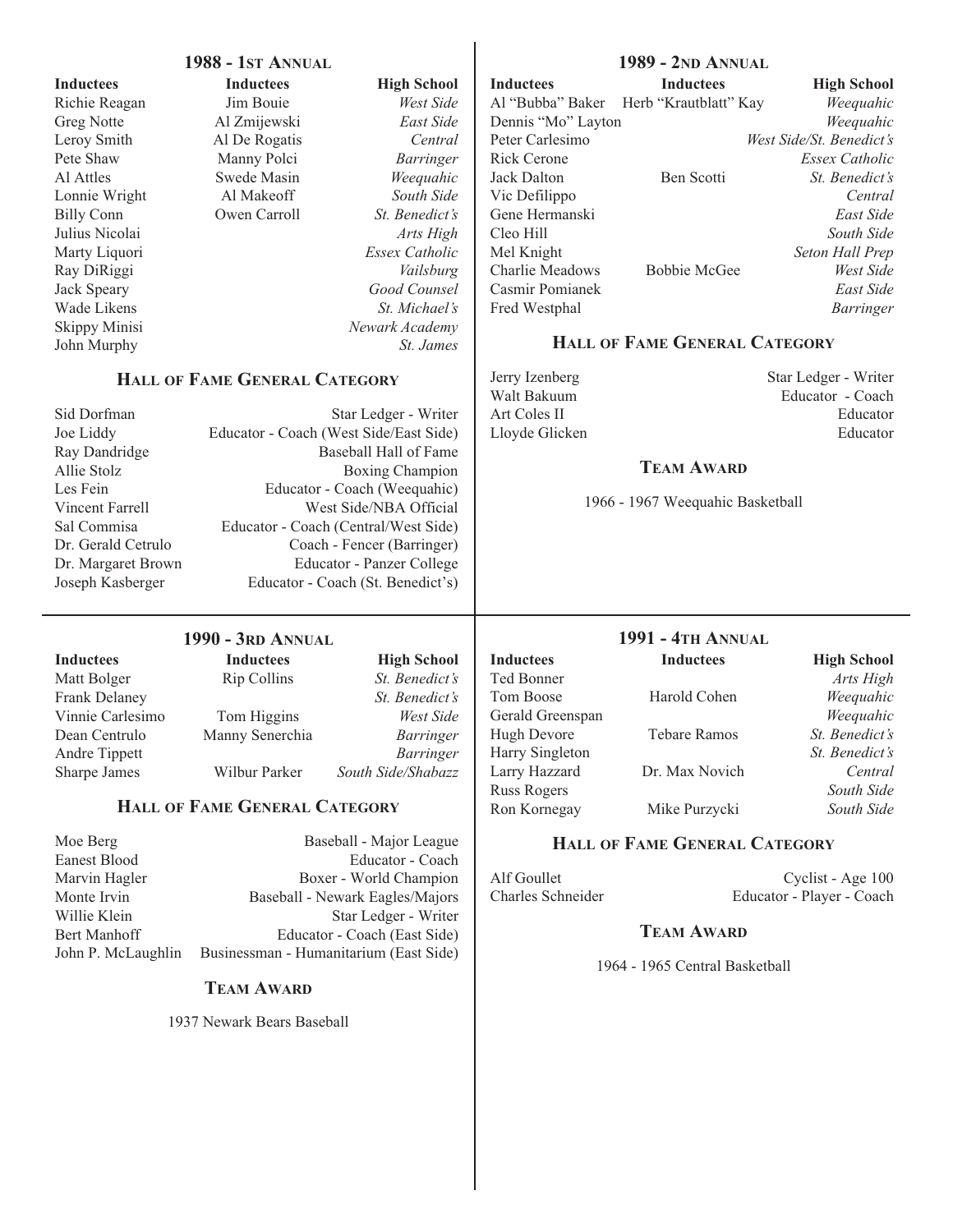| <b>1992 - 5TH ANNUAL</b>                   |                                       |                                                                    |                                                              | <b>1993 - 6TH ANNUAL</b>             |                      |
|--------------------------------------------|---------------------------------------|--------------------------------------------------------------------|--------------------------------------------------------------|--------------------------------------|----------------------|
| <b>Inductees</b>                           | <b>Inductees</b>                      | <b>High School</b>                                                 | <b>Inductees</b>                                             | <b>Inductees</b>                     | <b>High School</b>   |
| John Bateman                               | Robert Brewster                       | Central/St. Benedict's                                             | Drayton Bembry                                               | Gwendolyn Grant                      | Central              |
| Donald Bradley                             | Rosetta Guilford                      | West Side                                                          | Michael Caruso                                               | <b>Bill Crosby</b>                   | St. Benedict's       |
| Dave Klurman                               | Lenny Moore                           | West Side                                                          | <b>Bob Cilento</b>                                           | Dr. Jon Feldman                      | West Side            |
| James Delaney                              |                                       | St. Benedict's                                                     | <b>Bob Sterling</b>                                          |                                      | West Side            |
| Frank Grant                                |                                       | East Side                                                          | Dr. Tom Flagg                                                | Frank Peloso                         | <b>Barringer</b>     |
|                                            | Jean Caputo Pascuzzi Anthony Naporano | Central                                                            | Rich Giancola                                                | Dave Smuckler                        | East Side            |
| George Reynolds                            |                                       | Central                                                            | Greg Latta                                                   |                                      | South Side           |
| Al Lavan                                   |                                       | South Side                                                         | Dr. William Pollack                                          |                                      | Weequahic            |
| Chris Perval                               | Dave Wolff                            | Weequahic                                                          | Leon Day                                                     |                                      | Newark Eagles        |
|                                            | HALL OF FAME GENERAL CATEGORY         |                                                                    |                                                              | <b>HALL OF FAME COACHES</b>          |                      |
|                                            |                                       |                                                                    | Jean Anderson                                                |                                      | West Side            |
| Louis "Bucky" Harris<br>Charles W. Johnson |                                       | Coach - West Side/Weequahic<br>Playground Director - Cleveland Jr. | Frank Verducci                                               |                                      | <b>Barringer</b>     |
| Art Lustig                                 |                                       | Coach - Weequahic                                                  |                                                              |                                      |                      |
| Anthony "Tony" Verducci                    |                                       | Coach - Seton Hall                                                 |                                                              | <b>HALL OF FAME GENERAL CATEGORY</b> |                      |
| Lorraine White                             |                                       | Coach - Weequahic                                                  |                                                              |                                      |                      |
|                                            |                                       |                                                                    | Abe "Six" Cohn                                               |                                      | Official             |
|                                            | <b>TEAM AWARD</b>                     |                                                                    | Carl Anderson                                                |                                      | Central              |
|                                            | 1924 Central - Football               |                                                                    |                                                              | <b>TEAM AWARD</b>                    |                      |
|                                            |                                       |                                                                    |                                                              |                                      |                      |
|                                            |                                       |                                                                    | Newark Flip City Team<br>1934 - 1936 St. Benedict's Football |                                      |                      |
|                                            |                                       |                                                                    |                                                              |                                      |                      |
|                                            |                                       |                                                                    |                                                              |                                      |                      |
|                                            | <b>1994 - 7TH ANNUAL</b>              |                                                                    |                                                              | <b>1995 - 8TH ANNUAL</b>             |                      |
| <b>Inductees</b>                           | <b>Inductees</b>                      | <b>High School</b>                                                 | <b>Inductees</b>                                             | <b>Inductees</b>                     | <b>High School</b>   |
| Vincent Aulisi                             |                                       | Barringer/St. Benedict's                                           | Vinnie Albanese                                              | Joe "Doc" Petty, Jr.                 | <b>Barringer</b>     |
| Greg Cordones                              | Ted Del Guerico                       | Central                                                            | George Branch                                                | Sam Chernetsky                       | Central              |
| Arther Hopper                              | Peggy Officer                         | Central                                                            | <b>Larry Pratt</b>                                           | Ken Rieth                            | Central              |
| Frank B. D'Antico                          | Emil Karlic                           | East Side                                                          | Fred Cole                                                    |                                      | West Side            |
| Jack Drury                                 | <b>Edgar Jones</b>                    | <b>Barringer</b>                                                   | Calvin Irvin                                                 |                                      | Orange/Newark Eagles |
| Larry Peccatiello                          |                                       | <b>Barringer</b>                                                   | Dr. Paul J. Kiell                                            |                                      | South Side           |
| David "Dave" Goldfarb                      |                                       | South Side                                                         | Irv Keller                                                   | Sanford "Sandy" Salz                 | Weequahic            |

|                                    |                 | 111211 OVIIVVI           |
|------------------------------------|-----------------|--------------------------|
| Vincent Aulisi                     |                 | Barringer/St. Benedict's |
| Greg Cordones                      | Ted Del Guerico | Central                  |
| Arther Hopper                      | Peggy Officer   | Central                  |
| Frank B. D'Antico                  | Emil Karlic     | East Side                |
| Jack Drury                         | Edgar Jones     | <i>Barringer</i>         |
| Larry Peccatiello                  |                 | <b>Barringer</b>         |
| David "Dave" Goldfarb              |                 | South Side               |
| Jerome "Jerry" Greco Jack Robinson |                 | West Side                |
| Lorraine Williams                  |                 | Malcolm X. Shabazz       |
| Stanley "Tony" Woods               |                 | Seton Hall Prep          |
| Al Wujiak                          |                 | <b>Essex Catholic</b>    |
|                                    |                 |                          |

# **HALL OF FAME COACHES**

John Allen St. Benedict's Bill Horey St. Benedict's

# **HALL OF FAME GENERAL CATEGORY**

Matt Lynch Track Jocko Maxwell Sportscaster Harry "Doc" Sargent Coach/Educator

#### **TEAM AWARD**

Newark Eagles - Baseball

# **TEAM AWARD**

1970 Barringer Baseball

**HALL OF FAME GENERAL CATEGORY**

Anita Kubicka *Archbishop Walsh* Robert "Bobby" Malkums *South Side/St. Benedict's* Larry Schumacher *Essex Catholic* Mike Sheppard, Jr. *Seton Hall*

Paul Bogato<br>
Mike Cohen<br>
Mike Cohen<br>
Weequahic - Coach Mike Cohen Weequahic - Coach<br>Hal Ginsberg Central - Coach

Central - Coach Annette Williams Malcolm X. Shabazz/West Side - Coach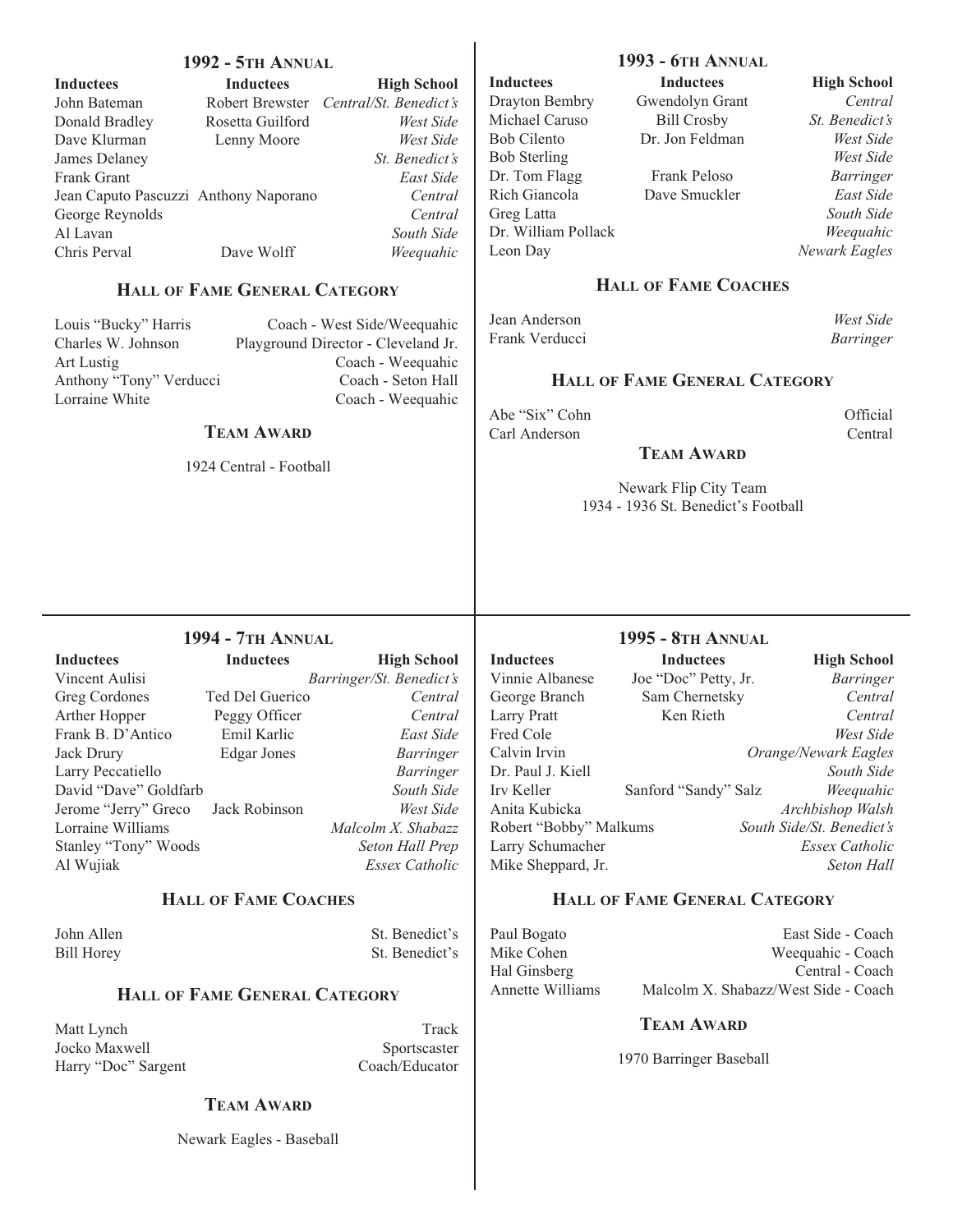| <b>1996 - 9TH ANNUAL</b> |                                      |                               |                                         | <b>1997 - 10TH ANNUAL</b>                     |                                     |
|--------------------------|--------------------------------------|-------------------------------|-----------------------------------------|-----------------------------------------------|-------------------------------------|
| <b>Inductees</b>         | <b>Inductees</b>                     | <b>High School</b>            | <b>Inductees</b>                        | <b>Inductees</b>                              | <b>High School</b>                  |
| Larry Cabrelli           |                                      | Barringer/St. Benedict's      | Wilbert Allen                           | Terry Fox                                     | West Side                           |
| Marc Caesar              |                                      | West Side                     | Kelsey T. Brown                         | Wilbur Ross, Sr.                              | <b>Barringer</b>                    |
| <b>Rick Gee</b>          | Ed McLucas                           | Central                       | Kevin Brown Thompson                    |                                               | <b>Barringer</b>                    |
| Charlie O'Neill          | Central<br>Weequahic<br>Lou Grimsley |                               | Vincent Byron, III                      |                                               | Vailsburg/Our Lady of the Valley    |
| <b>Burt Geltzeiler</b>   |                                      |                               | Marty Fishbein                          |                                               | South Side/St. Benedict's           |
| Gisele Harris            | Lisa Long                            | Malcolm X. Shabazz            | Mark Goldberg                           | Luther E. Howard                              | Weequahic                           |
| Frank Martinez           |                                      | East Side                     | Sid Greenspan                           | Ed Stickel                                    | Central                             |
| <b>Bob Molinaro</b>      |                                      | <b>Essex Catholic</b>         | Thomas Guthrie, Jr.                     |                                               | Seton Hall                          |
| Frank Spatuzzi           |                                      | St. Benedict's                |                                         |                                               |                                     |
| Fred Archer              |                                      | South Side                    |                                         | <b>HALL OF FAME GENERAL CATEGORY</b>          |                                     |
|                          | <b>HALL OF FAME GENERAL CATEGORY</b> |                               | Jerry Belmonte                          |                                               | Official - Barringer                |
|                          |                                      |                               | Dr. Delores Cross                       |                                               | Educator - Chicago State University |
| "Pop" Mertz              |                                      | Coach - Newark Hilltops       | Diris Dortch                            |                                               | Coach - (Girls) Central High School |
| Sid Rothbard             |                                      | Coach - East Side             | Gordon LeMatty                          |                                               | Coach - Union High School           |
| Mike Sheppard, Sr.       |                                      | Coach - Seton Hall University | <b>HALL OF FAME OLD TIMERS CATEGORY</b> |                                               |                                     |
|                          | HALL OF FAME OLD TIMERS CATEGORY     |                               |                                         |                                               |                                     |
|                          |                                      |                               | William C. Barkhorn                     | 1901 - 1905                                   | <b>Newark</b>                       |
| Alta Cohen               | 1925 - 1927                          | St. Benedict's                | <b>Bill Helbig</b>                      | 1917 - 1920                                   | Central                             |
| Mel Dalton               | 1924 - 1925                          | St. Benedict's                | Camille Sabie Malbrock 1917 - 1920      |                                               | East Side                           |
| John "Feets" Marshall    | 1923 - 1927                          | Central                       | Hillard Lee Motley                      | Baseball                                      | Negro League                        |
|                          |                                      |                               | Isadore Wasserman                       | 1924 - 1927                                   | Central                             |
|                          |                                      |                               |                                         |                                               |                                     |
|                          | 1998                                 |                               |                                         | <b>1999 - 11TH ANNUAL</b>                     |                                     |
|                          |                                      |                               | <b>Inductees</b>                        | <b>Inductees</b>                              | <b>High School</b>                  |
|                          | <b>NO 1998</b>                       |                               | Peter Calcagno                          |                                               | <b>Barringer</b>                    |
|                          | <b>INDUCTION CEREMONY</b>            |                               | Joe Cullen                              |                                               | East Side                           |
|                          |                                      |                               | Michael DiCico                          | Corky Devlin                                  | Central                             |
|                          |                                      |                               | E. Wyman Garrett                        | Mike Genervino                                | West Side                           |
|                          |                                      |                               | Michael "Mike" Mirabella                |                                               | Weequahic                           |
|                          |                                      |                               | Stan Waldmore                           |                                               | Essex Catholic                      |
|                          |                                      |                               | Robert Wolfarth                         |                                               | Central                             |
|                          |                                      |                               | Richard Zeitler                         |                                               | Irvington Tech                      |
|                          |                                      |                               |                                         | <b>HALL OF FAME GENERAL CATEGORY</b>          |                                     |
|                          |                                      |                               |                                         | William "Pony" Wilson                         |                                     |
|                          |                                      |                               |                                         | Coach - Central/Original Harlem Globe Trotter |                                     |

# **HALL OF FAME OLD TIMERS CATEGORY**

| Paul Josloff            | <b>Basketball</b>   | South Side |
|-------------------------|---------------------|------------|
| <b>Thadford Kettles</b> | Pop Warner Football | South Side |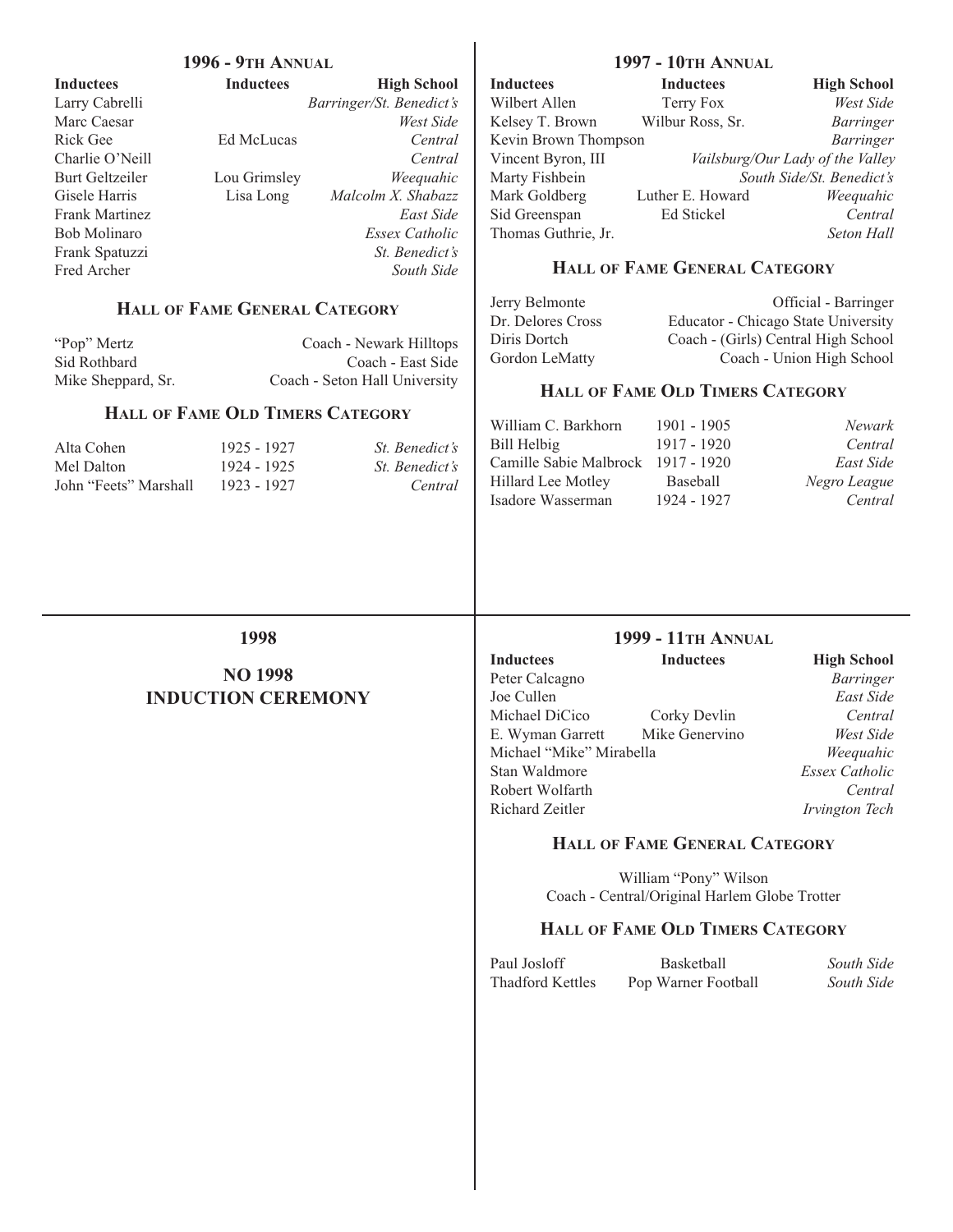| <b>2000 - 12TH ANNUAL</b>                    |                                         |                                       | <b>2001 - 13TH ANNUAL</b>                   |                                                     |  |
|----------------------------------------------|-----------------------------------------|---------------------------------------|---------------------------------------------|-----------------------------------------------------|--|
| Inductees<br>William Buck Alexander          | <b>Inductees</b>                        | <b>High School</b><br>Central         | Inductees<br>Honorable Donald Payne         | <b>Inductees</b><br><b>High School</b><br>Barringer |  |
| Reginald Van Brown                           | Keith Willis                            | Malcolm X. Shabazz                    | Peter (Pete) Rubas                          | St. Benedict's                                      |  |
| Jim Furey                                    |                                         | Barringer                             | Honorable Joseph DiVencenzo                 | Barringer                                           |  |
| <b>Timothy Jennings</b>                      | <b>Autrey Reynolds</b>                  | South Side                            | Marquis (Bo) Porter                         | Weequahic                                           |  |
|                                              |                                         |                                       | Joseph (Jo-Jo) Walters                      | Vailsburg                                           |  |
|                                              | <b>HALL OF FAME GENERAL CATEGORY</b>    |                                       | Tiffany Jackson Weatherford                 | Science                                             |  |
| Arther Coles, III<br>John Thomas             | Supporter Coach<br>Coach                | Arts<br>Central                       |                                             | <b>HALL OF FAME GENERAL CATEGORY</b>                |  |
| <b>Bessie Walker</b>                         | Support                                 | West Side                             |                                             |                                                     |  |
| Vanessa Watson                               | Coach                                   | Malcolm X. Shabazz                    | Wilbur Aikins<br>Arthur (Ajax) Johnson, Sr. | Coach<br>Central<br>Coach<br>South Side             |  |
|                                              |                                         |                                       | Eugene (Mr. Rob) Robinson Coach             |                                                     |  |
|                                              | HALL OF FAME OLD TIMERS CATEGORY        |                                       | Thomas Gallucci                             | Supporter<br>Central                                |  |
| Vincente Carnivale<br>Francis P. Meehan, Sr. | <b>Cross Country</b><br>Basketball      | Central<br>Seton Hall Prep            |                                             | <b>HALL OF FAME OLD TIMERS CATEGORY</b>             |  |
|                                              |                                         |                                       | Hy Goldberg (deceased) Sports Columnist     | Newark News                                         |  |
|                                              |                                         |                                       |                                             | <b>TEAM CATEGORY</b>                                |  |
|                                              |                                         |                                       |                                             | 1983 Malcolm X. Shabazz H.S. Girls Basketball Team  |  |
|                                              |                                         |                                       |                                             |                                                     |  |
|                                              | <b>2002 - 14TH ANNUAL</b>               |                                       |                                             | <b>2003 - 15TH ANNUAL</b>                           |  |
| Inductees                                    | <b>Inductees</b>                        | <b>High School</b>                    | <b>Inductees</b>                            | <b>Inductees</b><br><b>High School</b>              |  |
| Earnest (Boo Boo) Barron<br>Victor Brown     |                                         | South Side                            | Shani Baraka<br>Ronald Howard               | University                                          |  |
| George Enderle                               |                                         | Weequahic<br>St. Benedict's           | Theodore Marshall                           | Weequahic<br>South Side                             |  |
| Robert Fiorini                               | Robert "Shahid" Jackson                 | Barringer                             | Joseph Mastacchio                           | Essex Catholic<br>Mark Murro                        |  |
| Tanisha Schumann McGriff                     |                                         | Science                               | James Rake                                  | Vailsburg                                           |  |
| Percy Oliver                                 |                                         | West Side                             | Peter Westbrook                             | <b>Essex Catholic</b>                               |  |
| Earl Rodgers                                 |                                         | Central                               | Lorenzo Zackery                             | Weequahic                                           |  |
| Alfred Smith                                 |                                         | East Side                             |                                             |                                                     |  |
| Eric Williams                                |                                         | Malcolm X. Shabazz                    |                                             | <b>HALL OF FAME GENERAL CATEGORY</b>                |  |
|                                              | HALL OF FAME GENERAL CATEGORY           |                                       | Gerald A. Battaglini                        | <b>Essex Catholic</b>                               |  |
|                                              |                                         |                                       | Pete Del Guercio (deceased)                 | West Side                                           |  |
| <b>Burney Adams</b>                          |                                         | Weequahic<br>Quitman Street/Cleveland | Ollie Dickerson<br><b>Bob Lester</b>        | Earl Johnson<br>Central<br>Central                  |  |
| Evelyn Johnson<br>John Petrozzino            |                                         | Central                               |                                             |                                                     |  |
| Arthur Scavone                               |                                         | Central                               |                                             | <b>HALL OF FAME OLD TIMERS CATEGORY</b>             |  |
|                                              | <b>HALL OF FAME OLD TIMERS CATEGORY</b> |                                       | Attilio "Babe" Conforti                     | <b>Barringer</b>                                    |  |
| Louis Dell Ermo                              |                                         | Barringer                             | Tom King<br>Charles "Tudy" Lubetkin         | East Side<br>Weequahic                              |  |
| Albert Grieco                                |                                         | <b>Barringer</b>                      | Harold Lucas                                | West Side                                           |  |
| Ruth Hazelwood                               |                                         | <b>West Kinney</b>                    | Henry "Tank" Marshall                       | <b>Bloomfield Tech</b>                              |  |
| John Walker (deceased)                       |                                         | Malcolm X. Shabazz                    |                                             |                                                     |  |
|                                              |                                         |                                       |                                             |                                                     |  |
|                                              |                                         |                                       |                                             |                                                     |  |
|                                              |                                         |                                       |                                             |                                                     |  |
|                                              |                                         |                                       |                                             |                                                     |  |

 $\overline{\phantom{a}}$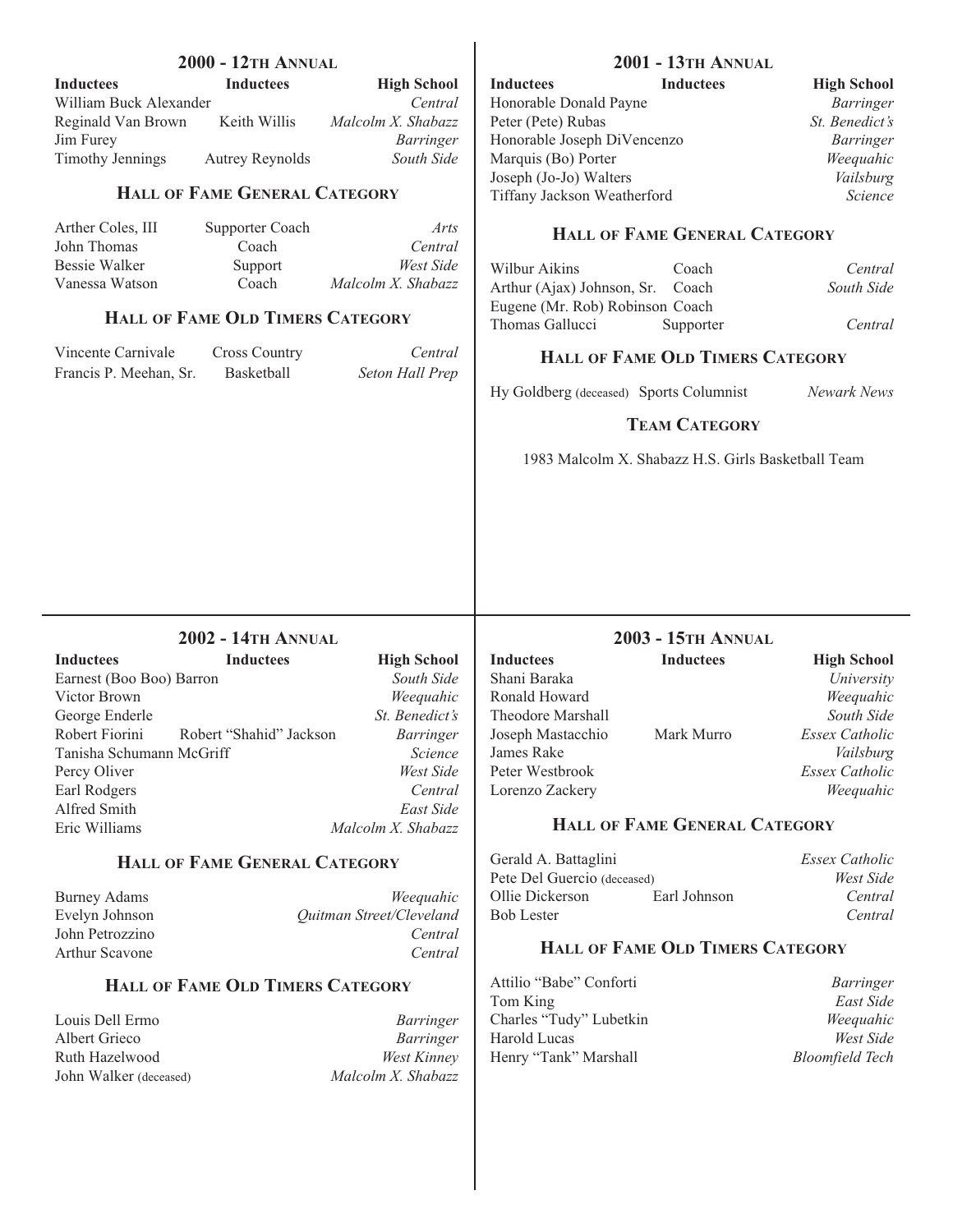|                                                               | <b>2004 - 16TH ANNUAL</b>               |                         |                             | <b>2005 - 17TH ANNUAL</b>               |                                         |
|---------------------------------------------------------------|-----------------------------------------|-------------------------|-----------------------------|-----------------------------------------|-----------------------------------------|
| <b>Inductees</b>                                              | <b>Inductees</b>                        | <b>High School</b>      | <b>Inductees</b>            | <b>Inductees</b>                        | <b>High School</b>                      |
| Joe Fernandez                                                 |                                         | St. Casimirs Elementary | Al Lubetkin                 | Dennis Mosley                           | Weequahic                               |
| Irvin B. Hill                                                 | <b>Charles Talley</b>                   | Weequahic               | Martin Milano               | Mike Smith                              | East Side                               |
| Jeffrey Kurdyla                                               | Kevin Kurdyla                           | East Side               | James Oliphant              |                                         | West Side                               |
| John Machiaverna                                              |                                         | Vailsburg               | Frank Padilla               |                                         | South Side                              |
| Willie Marsh                                                  |                                         | Malcolm X. Shabazz      | John Rake, Jr.              |                                         | Vailsburg                               |
| Roman Matusz                                                  |                                         | Seton Hall Prep         | Tony Scotti                 |                                         | St. Benedict's                          |
|                                                               |                                         |                         | Dwain Talley                |                                         | Weequahic                               |
|                                                               | <b>HALL OF FAME GENERAL CATEGORY</b>    |                         |                             | <b>HALL OF FAME GENERAL CATEGORY</b>    |                                         |
| Judge Joseph A. Falcon Ronald Stone                           |                                         | <b>Barringer</b>        |                             |                                         |                                         |
| Milton L. Harrison                                            |                                         | <b>YMCA</b>             | Marion Bolden               |                                         | South Side                              |
| Arthur "Rookie" Johnson                                       |                                         | Malcolm X. Shabazz      | Geri Woods-Coles            |                                         | <b>NAHF</b>                             |
| Barbara J. Kukla                                              |                                         | Star Ledger             | Milton Gaylord              |                                         | Science                                 |
| Winthrop "Windy" F. McGriff                                   |                                         | South Side              | <b>Barry Gimelstob</b>      | Gerry Gimelstob                         | Weequahic                               |
| Murad Muhammad                                                |                                         |                         | Carolyn Kelly-Shabazz       |                                         | Malcolm X Shabazz                       |
| Tom Reilly                                                    |                                         | Vailsburg               | Gerry Owens                 |                                         | Central                                 |
| Elnardo T. Webster                                            |                                         | Weequahic               | Pete Petino                 |                                         | Newark Teachers Union                   |
|                                                               |                                         |                         | Nate Potts                  |                                         | West Side                               |
|                                                               | <b>HALL OF FAME OLD TIMERS CATEGORY</b> |                         |                             | <b>HALL OF FAME OLD TIMERS CATEGORY</b> |                                         |
| Dr. Nathan Allen                                              | Henry I. DeGeneste                      | Central                 |                             |                                         |                                         |
| Don Jacquin                                                   | Ronald Owens                            | Central                 | Nick Briante                | Pete Brogan                             | St. Benedict's                          |
| Dr. Samuel F. D'Ambola                                        |                                         | Barringer               | Dr. G. Jerry Falcone        |                                         | <b>Barringer</b>                        |
| Daniel Maltese                                                |                                         | West Side               | Joe Gallagher               |                                         | Central                                 |
| Arthur Marano                                                 | Tom Stramara                            | East Side               | Joe Gomes                   |                                         | East Side                               |
| Herbert Jacobson                                              |                                         | Weequahic               | Fred Johnson                | Marcellus King                          | South Side                              |
|                                                               |                                         |                         | Harry Snyder                |                                         | Seton Hall Prep                         |
|                                                               | <b>2006 - 18TH ANNUAL</b>               |                         |                             | <b>2007 - 19TH ANNUAL</b>               |                                         |
|                                                               | <b>Inductees</b>                        |                         | <b>Inductees</b>            | <b>Inductees</b>                        | <b>High School</b>                      |
|                                                               |                                         |                         |                             |                                         |                                         |
| <b>Inductees</b>                                              |                                         | <b>High School</b>      |                             |                                         |                                         |
| Larry Bembry                                                  | Syd Hanes                               | Weequahic               | Joseph Abruzzese            |                                         | Vailsburg                               |
| John Brogan                                                   | Frank Cosentino                         | St. Benedict's          | Joseph R. Baker             | <b>Steve Bogner</b>                     | Weequahic                               |
| Anthony Carrino                                               |                                         | Newark Academy          | Michael Brown               |                                         | Our Lady of the Valley                  |
| James Catullo                                                 |                                         | <b>Barringer</b>        | Ron Cardoso                 | Tony Sanchez                            | East Side                               |
| Dr. Bruce V. Soriano                                          |                                         | <b>Essex Catholic</b>   | Harvey Dock, Sr.            |                                         | South Side                              |
|                                                               |                                         | Vailsburg               | Liza Monique Donnell        |                                         | Malcolm X. Shabazz                      |
| Phyllis Graves-Thomas<br>David Wright                         |                                         | Weequahic               | Reggie Jones                |                                         | Weequahic                               |
|                                                               | <b>HALL OF FAME GENERAL CATEGORY</b>    |                         | Gary Westbury               |                                         | West Side & NAHF                        |
|                                                               |                                         |                         |                             | <b>HALL OF FAME GENERAL CATEGORY</b>    |                                         |
| Paul D'Ascensio                                               |                                         | St. Benedict's          | Jerry Avnet                 |                                         | South Side                              |
| Kevin Duggan                                                  | <b>Bryant Garvin</b>                    | East Side               | Hank Cordeiro               |                                         | St. Benedict's                          |
|                                                               |                                         | Seton Hall Prep         | Lester Fusco                |                                         | <b>Barringer</b>                        |
|                                                               |                                         | Weequahic               | Richard Jacobs              |                                         | <b>NAHF</b>                             |
| Jeffery Goldberg<br>Dr. F. Kennedy Gordon<br>Dr. William King |                                         | South Side              | Marjorie Perry              |                                         | Barringer                               |
|                                                               |                                         | Malcolm X. Shabazz      | Antonio Seabra              |                                         | Barringer                               |
| Rochester "Chet" Oxford<br>Carl Sharif                        |                                         | Central                 | Phil Seelinger, Jr.         |                                         | East Side                               |
|                                                               |                                         |                         | Robert Washington           |                                         | Central                                 |
|                                                               | <b>HALL OF FAME OLD TIMERS CATEGORY</b> |                         | Dr. James Lee               |                                         |                                         |
| <b>Charles Biot</b>                                           |                                         | Newark Eagles           |                             | <b>HALL OF FAME OLD TIMERS CATEGORY</b> |                                         |
| Seymour "Zoom" Fleisher                                       |                                         | Weequahic               |                             |                                         |                                         |
|                                                               | Otis Hunter, Jr.                        | Central                 | Joe Aulisi                  |                                         | <b>Barringer</b>                        |
| Richard Glover<br>Ted Kurtz                                   |                                         | Weequahic               | Milton Balkum, Jr.          |                                         | West Side                               |
| Henry "Tiny" Powers                                           |                                         | East Side               | Edmond "Ed" Bimbo           |                                         | Barringer / St. Benedict's              |
| Isiah Rasbury                                                 |                                         | South Side              | <b>Steve Bleier</b>         |                                         | Weequahic                               |
| Lillian Calabrese-Vizzuso                                     |                                         | Barringer               | Tom Dunn                    |                                         | East Side                               |
| Thomas J. White                                               |                                         | St. Benedict's          | Ed Griffith<br>Larry Lengle |                                         | Barringer / St. Benedict's<br>West Side |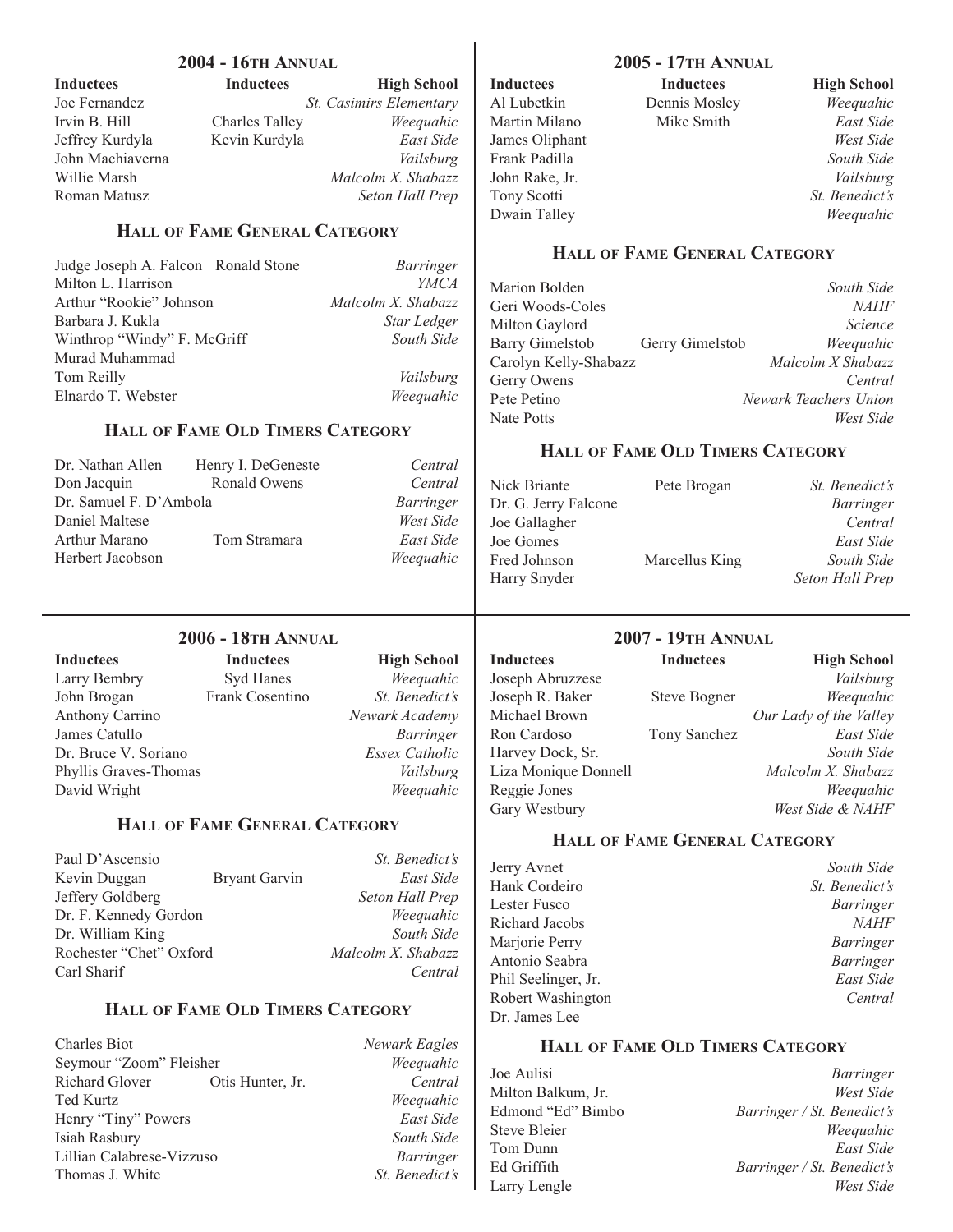|                                                       | <b>2008 - 20TH ANNUAL</b>            |                                                        |                        | <b>2009 - 21ST ANNUAL</b>            |           |
|-------------------------------------------------------|--------------------------------------|--------------------------------------------------------|------------------------|--------------------------------------|-----------|
| <b>Inductees</b>                                      | <b>Inductees</b>                     | <b>High School</b>                                     | <b>Inductees</b>       | <b>Inductees</b>                     | Hig       |
| Dr. Walter Belfer                                     | Nate Granger                         | Weequahic                                              | David Brown            |                                      | Essex     |
| Carl Biello                                           |                                      | St. Benedict's                                         | Norm Granger           | Kenneth Jackson                      |           |
| Ross Davis                                            |                                      | Barringer                                              | Jerome Morgan          |                                      |           |
| Joe Fonseca                                           |                                      | St. Benedict's                                         | Anthony "Tony" Ray     | Mario Branco                         |           |
| Larry C. Hargrove                                     |                                      | Vailsburg                                              | Wilbur Ross, III       |                                      | И         |
| Joe Hines                                             |                                      | Weequahic                                              | John Sheppard          | Marteese Robinson                    | Seton.    |
| Keith Hunter                                          |                                      | <b>Barringer</b>                                       | Ra'Him Williams        |                                      | Malcolm X |
|                                                       |                                      |                                                        |                        | <b>HALL OF FAME GENERAL CATEGORY</b> |           |
|                                                       | <b>HALL OF FAME GENERAL CATEGORY</b> |                                                        | Elizabeth Dilla Aranjo | Neil Midtgard                        |           |
|                                                       |                                      |                                                        | <b>Fleeta Barnes</b>   |                                      | Palme     |
| Matt Carracino                                        | Al DeCicco                           | <b>Barringer</b>                                       | Harold I. Braff        |                                      | И         |
| Vincent Finch                                         |                                      | South Side                                             | Judge Frederick DeVesa |                                      | Essex     |
| $H_{\text{eff}}$ and $1.1$ A mean da $F_{\text{eff}}$ |                                      | $\Gamma$ $\rightarrow$ $\Gamma$ $\rightarrow$ $\Gamma$ |                        |                                      |           |

 $\mathbf{I}$ 

| Honorable Armando Fontura | East Side                    |
|---------------------------|------------------------------|
| Jesse Jones               | Central                      |
| Dennis Jackson            | West Side                    |
| Dr. John Manzella         | <i>St. Benedict's</i>        |
| Altarik White             | Malcolm X. Shabazz           |
| Dr. Zachary Yamba         | <b>Seton Hall University</b> |

# **HALL OF FAME OLD TIMERS CATEGORY**

| Richard Booker Rev. Robert H. Johnson | South Side            |
|---------------------------------------|-----------------------|
| Samuel Campi                          | Seton Hall Prep       |
| Raymond "Ray" Clark                   | Malcolm X. Shabazz    |
| George Daudelin                       | Barringer             |
| Walter Krause                         | <b>Essex Catholic</b> |
| Llloyd Marshall                       | Central               |
| Jim O'Grady                           | West Side             |
| Hollis Barry Rogers                   | East Side             |

# **2010 - 22ND ANNUAL**

| <b>Inductees</b>  | <b>Inductees</b> | <b>High School</b>        |
|-------------------|------------------|---------------------------|
| Leonard E. Davis  | Randy Foye       | East Side                 |
| Dr. Carl DeFronzo |                  | <b>Rutgers University</b> |
| John A. Dennis    | Bruno Giordano   | <b>Essex Catholic</b>     |
| Ronnie Gould      | Jorge Lopes      | East Side                 |
| Michele Morgan    |                  | Vailsburg                 |
| Earl Williams     |                  | Central                   |

# **HALL OF FAME GENERAL CATEGORY**

| Phil Barone                              | Barringer                     |
|------------------------------------------|-------------------------------|
| Mildred Crump                            | <i>Wayne State University</i> |
| Charles Ferrara                          | Vailsburg                     |
| Francis J. Giantomasi Dr. Michael Morano | East Side                     |
| John Gibbons                             | Malcolm X. Shabazz            |
| Carl Gregory (deceased)                  | Weequahic                     |
| Honorable Sheila Y. Oliver               | Weequahic                     |
| Robert Taglieri                          | <b>Essex Catholic</b>         |

# **HALL OF FAME OLD TIMERS CATEGORY**

| James "Billy" Allen |            | <i><b>Immaculate Conception</b></i> |
|---------------------|------------|-------------------------------------|
| John Bellavia       |            | Vailsburg                           |
| <b>Bill Cardone</b> |            | Essex Catholic                      |
| Gerald Cetrulo, III |            | Barringer                           |
| Larry Clark         | Kenny Hall | Central                             |
| John Notte          |            | East Side                           |
| Kenneth Richardson  |            | Barringer                           |

### **TEAM AWARDS**

1985 East Side Cross Country Team

| <b>Inductees</b>   | <b>Inductees</b>  | <b>High School</b> |
|--------------------|-------------------|--------------------|
| David Brown        |                   | Essex Catholic     |
| Norm Granger       | Kenneth Jackson   | Barringer          |
| Jerome Morgan      |                   | Vailsburg          |
| Anthony "Tony" Ray | Mario Branco      | East Side          |
| Wilbur Ross, III   |                   | Weequahic          |
| John Sheppard      | Marteese Robinson | Seton Hall Prep    |
| Ra'Him Williams    |                   | Malcolm X. Shabazz |
|                    |                   |                    |

| Neil Midtgard<br>Elizabeth Dilla Aranjo | East Side             |
|-----------------------------------------|-----------------------|
| <b>Fleeta Barnes</b>                    | Palmer College        |
| Harold I. Braff                         | Weequahic             |
| Judge Frederick DeVesa                  | <b>Essex Catholic</b> |
| Ted Fiore, Sr.                          | Seton Hall Prep       |
| Gary William Hayes                      | West Side             |
| Sandra Hewett                           | <i>Barringer</i>      |
| Al Reinoso                              | St. Benedict's        |
| James Kaboo Sedgwick                    | Huntington High       |
| Tim Walsh                               | <b>Essex Catholic</b> |
|                                         |                       |

# **HALL OF FAME OLD TIMERS CATEGORY**

| Clifford Anderson                   |                  | <b>Essex Catholic</b> |
|-------------------------------------|------------------|-----------------------|
| <b>Bill Baldante</b>                | Ron Gasparinetti | <b>Barringer</b>      |
| William "Bill" Bradley              |                  | South Side            |
| Dr. Warren Bratter Hassan Arbubakit |                  | Weequahic             |
| Robert J. Mack                      |                  | Weequahic             |
| Ronald Shackleton                   |                  | Central               |
| William "Butch" Tarver, Jr.         | William Green    | South Side            |
|                                     |                  |                       |

# **2011 - 23RD ANNUAL**

**Inductees** Inductees High School Marcia Baker Gary Taylor *West Side* Darryl Black *Weequahic* Al Cajide Paula Vaguieiro *East Side* Dexter Cumberlander Jerry McMillan *Barringer*  Chester (Chet) Davis Robert J. Silvera *South Side* Antonio J. Oliveira *East Side* Peter (Pete) Petrone *Seton Hall Prep* Shahib White\* *Malcolm X Shabazz*

# **HALL OF FAME GENERAL CATEGORY**

| Central Evening       |
|-----------------------|
| Barringer             |
| <b>Essex Catholic</b> |
| Weequahic             |
| Barringer             |
| Malcolm X Shabazz     |
| West Side             |
| South Side            |
|                       |

### **HALL OF FAME OLD TIMERS CATEGORY**

Bill Fazioli *Barringer* Ramon Iglesias *East Side*  John O. Melody Willie E. Nelson *West Side* Edward Street *South Side* Frank Vitolo *Barringer*

Gary Edwards *East Side*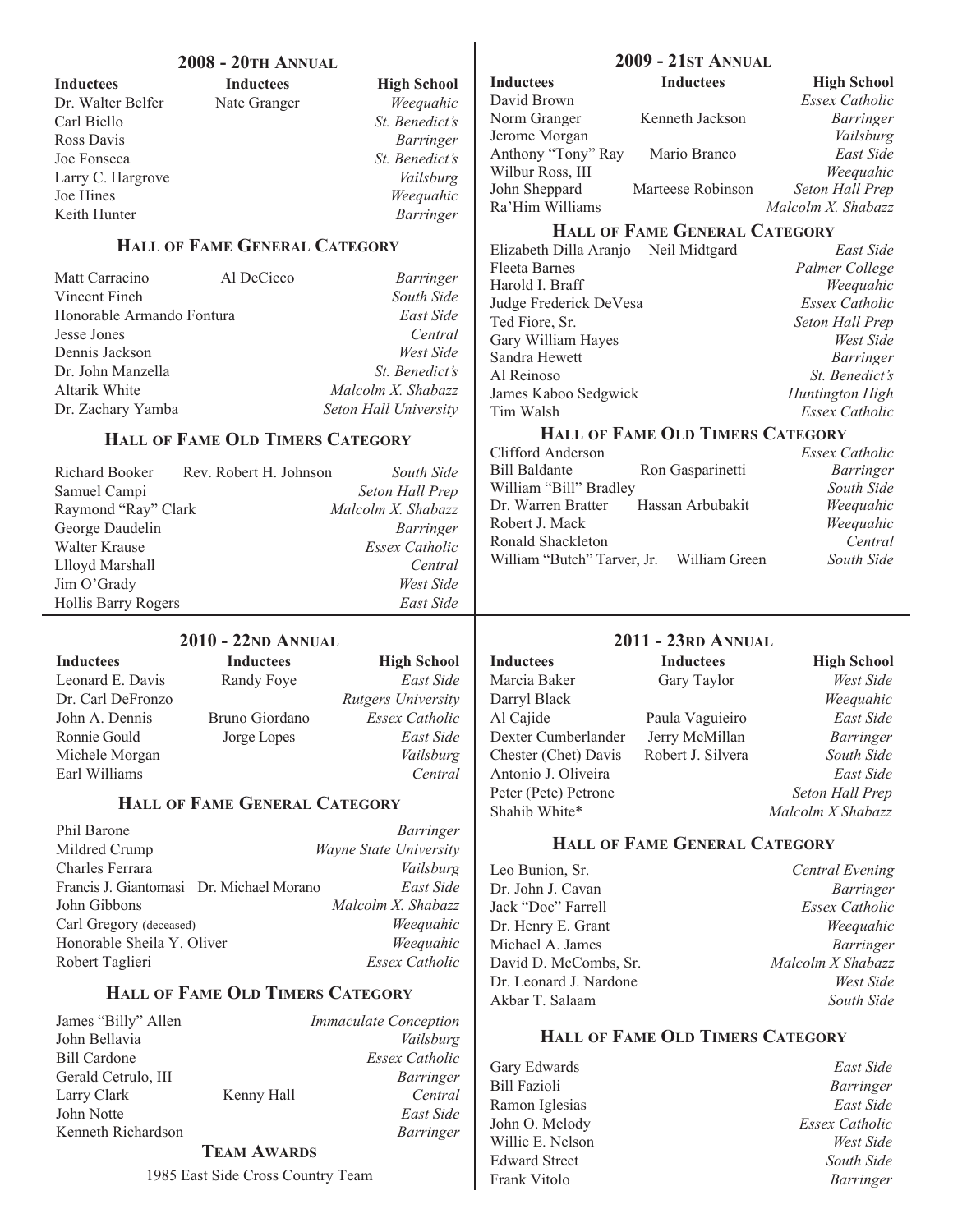| <b>Inductees</b>                         | <b>Inductees</b> | <b>High School</b> |
|------------------------------------------|------------------|--------------------|
| Louis Phillip Garrett, Jr. Robert Wright |                  | <b>Barringer</b>   |
| Lawrence Hamm                            |                  | Arts               |
| Willie Jennings                          |                  | Central            |
| Ralph Lilore                             |                  | St. Bendedict's    |
| Gerardo "Gerry" Napolitano               |                  | East Side          |
| Robert Quinn                             |                  | East Side          |
| Michael Rubas                            |                  | Seton Hall Prep    |
| Peter Velardi                            |                  | <b>Barringer</b>   |
|                                          |                  |                    |

#### **HALL OF FAME ACHIEVER CATEGORY**

| Warren Baker          |                | South Side                 |
|-----------------------|----------------|----------------------------|
| George Conti, Jr.     |                | St. Benedict's             |
| David Giordano        |                | Barringer                  |
| Tommy Girodano        | Carmine Vitolo | East Side                  |
| Michael Jones         |                | Central                    |
| Matthew Lombardi *    |                | Barringer & Central        |
| Don Armstrong Newbery |                | Elizabeth & St. Benedict's |
| Anthony Plinio        |                | Vailsburg                  |
| La Rome Talley        |                | Plainfield                 |

#### **HALL OF FAME OLD TIMERS CATEGORY**

| <b>Ernest Barron</b>     |                     | Weequahic              |
|--------------------------|---------------------|------------------------|
| James H. Chancey, Jr.    |                     | South Side             |
| Robert "Bobby" Hurt, Sr. |                     | Orange                 |
| Rossie Clifford Kearson  |                     | Central                |
| John B. Murray           |                     | Seton Hall Preparatory |
| John Probst, Sr.         | Robert Kevin Waters | Vailsburg              |
| John Snow                |                     | West Side              |

#### **TEAM AWARDS**

1962 South Side High School Men's Basketball Team 1962 Weequahic High School Men's Basketball Team

#### **2014 - 26TH ANNUAL**

| <b>Inductees</b>          | <b>High School</b>                 |
|---------------------------|------------------------------------|
| Scott Allen               | United States Winter Olympic Team  |
| Leticia R. Beverly        | Science and Central High Scool     |
| Charlie C. Chambliss, Jr. | South Side                         |
| William Darby             | Malcolm X. Shabazz                 |
| Ronnie Felton             | Malcolm X. Shabazz                 |
| Isaiah Jackson, Jr.       | Barringer                          |
| Brian LaGrasso            | East Side                          |
| Lisa Morgan               | Columbia High School               |
| Felicia Oliver            | University                         |
| Joseph Purzycki           | Vailsburg & Our Lady of the Valley |
| Michael Purzycki          | Seton Hall Prep                    |
| Michael Rota              | Our Lady of the Valley             |
| Shelby Walton             | East Side                          |
| Marion Wingo              | Vailsburg                          |

#### **HALL OF FAME ACHIEVER CATEGORY**

James Cook *South Side* **Charles Griffin** George A. Worsley

Robert King *Newark Tech High School* Gregory W. Stewart **Central** Daaimah Talley *Weequahic*

#### **TEAM AWARDS**

1964 St. Benedict's Baseball Team

\*Deceased

# **2013 - 25TH ANNUAL**

| <b>High School</b> |
|--------------------|
| Barringer          |
| Barringer          |
| Newark Technical   |
| Vailsburg          |
| Central            |
|                    |

# **HALL OF FAME ACHIEVER CATEGORY**

| Pat Briante             | St. Benedicts Prep |
|-------------------------|--------------------|
| Steven Cole             | Central            |
| Joseph Del Grosso       | Essex Catholic     |
| Barry Gray              | West Side          |
| Kathleen Holman-Witcher | South Side         |
| Richard O'Connor        | <i>St. Mary's</i>  |
| Anthony C. Russel, Sr.  | Person County      |
| <b>Herbert Stoney</b>   | Vailsburg          |
| <b>Anthony Tavares</b>  | East Side          |

## **HALL OF FAME OLD TIMERS CATEGORY**

Donald "Don" Baskerville *Vailsburg* Anthony Delvescovo *Barringer* Jeffrey A. Feldman *West Side* **Maurice L. Hagan** Robert "Bobby" Koval *East Side* William M. "Bill" Thompson Fred Caruso\* *Barringer* James M. Lee

\*Deceased

#### **2015 - 27TH ANNUAL**

**Inductees** High School John Brooks *Barringer* Clifford L. Christian *Science*<br>Nicholas F. Colangelo *St. Benedicts Prep.* Nicholas F. Colangelo *St. Benedicts Prep.* Ronald Ferry *Weequahic* Jamillah Jabbar-Robinson *Science* Athelstan E. Nelson, Sr. \* *Barringer* Aulcie Perry *West Side* Jamal Pierce *Central* Robert Hockaday Robinson *Weequahic* Kendall W. Southerland *Irvington* Philip Taylor *West Side*  George Watson Kcyied Zahir *Arts*

#### **HALL OF FAME ACHIEVER CATEGORY**

| AL-Mu'assis Karriem ABdAllah   | South Side          |
|--------------------------------|---------------------|
| Wayne S. Fisher, PhD           | College High Prep.  |
| Morris Griffin, Sr.            | Central             |
| Rev. Paul F.X. Huber, O.S.B. * | St. Benedicts Prep. |
| Robert Leblein                 | West Side           |

# **TEAM AWARDS**

1962-1963 Central High School Men's Basketball Team 1966 South Side High School Football Team